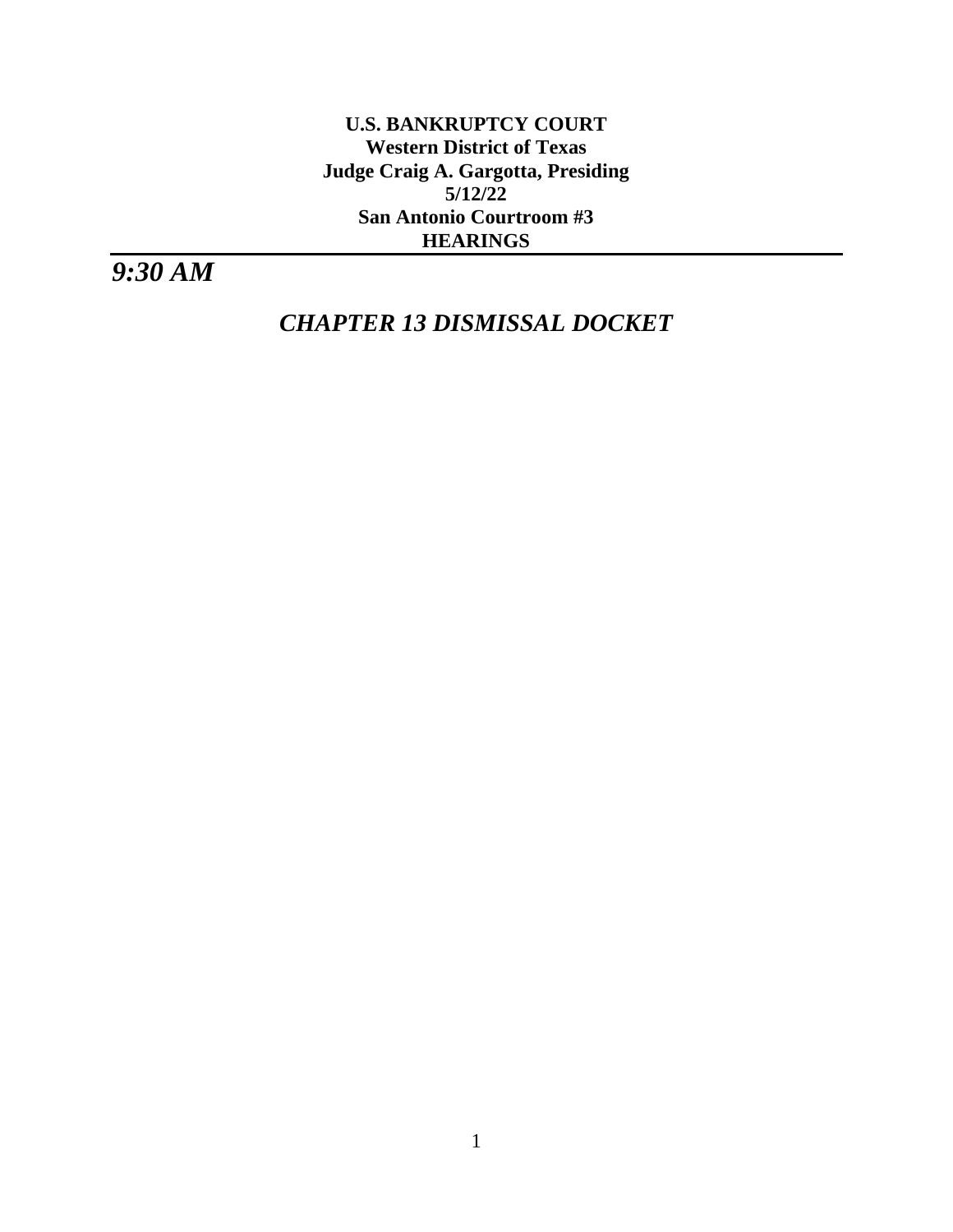# *10:00 AM*

# *CHAPTER 13 MISCELLANEOUS DOCKET*

# **17-50347-cag Pablo Cruz Aguero-Landeros and Virginia V. Aguero Chapter: 13**

Joris Robert Vanhemelrijck representing Pablo Cruz Aguero-Landeros (Debtor) Joris Robert Vanhemelrijck representing Virginia V. Aguero (Debtor) Mary K. Viegelahn (Trustee)

#139 Application of Joint Debtor to Employ Jose Roberto Marroquin of Jim Adler & Associates Nunc Pro Tunc (21 Day Objection Language) filed by Joris Robert Vanhemelrijck for Debtors Virginia V. Aguero, Pablo Cruz Aguero-Landeros

#140 Motion to Approve Settlement and Disburse Proceeds, Approve Special Counsel's Fees, and First Request for Attorney's Fees (21 Day Objection Language) filed by Joris Robert Vanhemelrijck for Debtors Virginia V. Aguero, Pablo Cruz Aguero-Landeros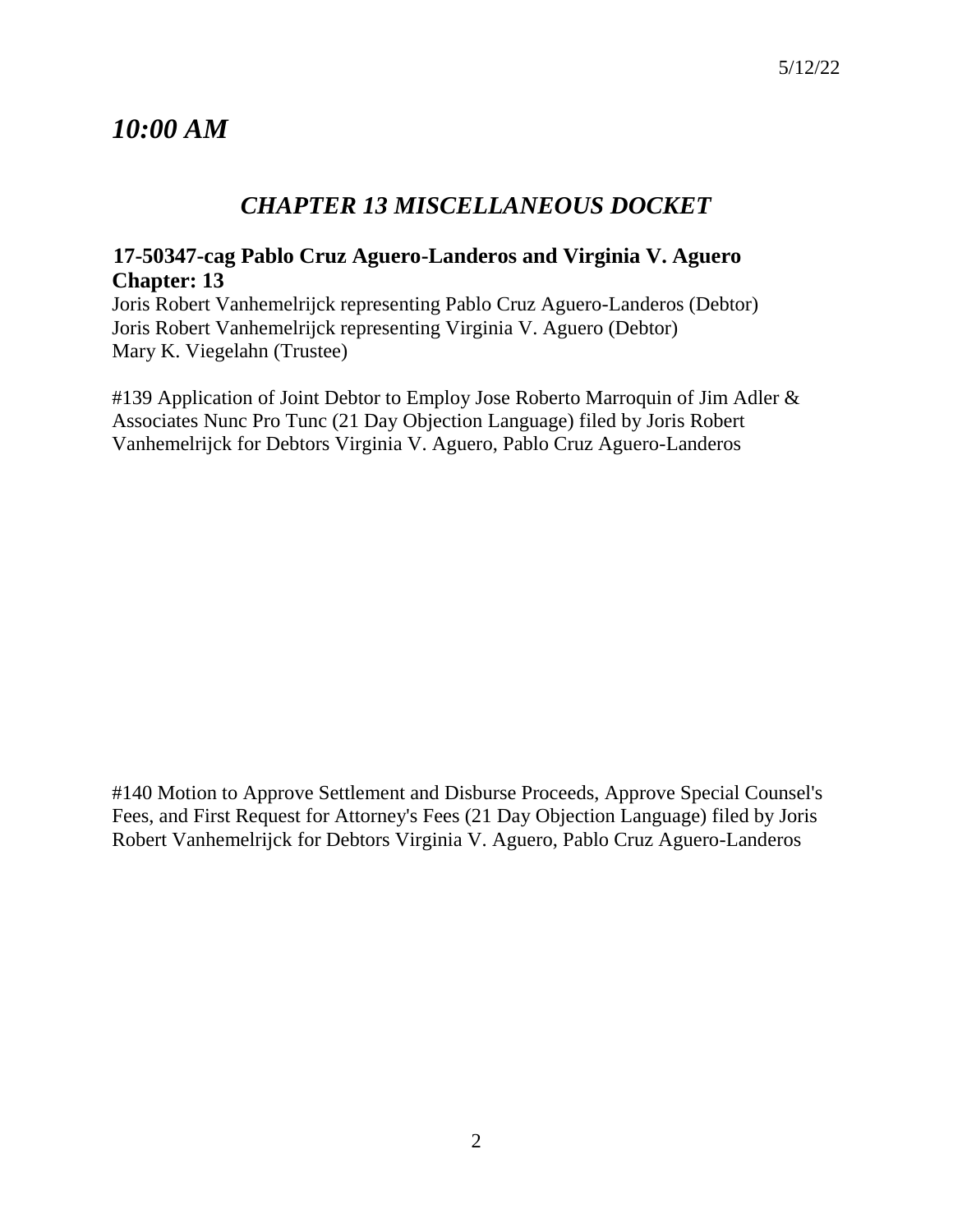## **18-51120-cag Ashley Janine Hill Chapter: 13**

Joris Robert Vanhemelrijck representing Ashley Janine Hill (Debtor) Mary K Viegelahn (Trustee)

#89 Motion to Modify Confirmed Chapter 13 Plan filed by Mary K Viegelahn for Trustee Mary K Viegelahn **RESET TO 6/9/22**

**18-51472-cag Cynthia Danzy Chapter: 13**

Joris Robert Vanhemelrijck representing Cynthia Danzy (Debtor) Mary K Viegelahn (Trustee)

#83 Motion to Modify Plan and Fourth Request for Additional Attorney's Fees. (21 Day Objection Language) filed by Joris Robert Vanhemelrijck for Debtor Cynthia Danzy **AGREED ORDER UPLOADED 5/9/22**

## **18-51848-cag DeLacey L Guillory Chapter: 13**

Lewis E. Buttles representing DeLacey L Guillory (Debtor) Mary K Viegelahn (Trustee)

#43 Motion to Modify to Cure Arrearage and First Request for Additional Compensation (21-Day Objection Language) filed by Lewis E. Buttles for Debtor DeLacey L Guillory **RESET 6/9/22**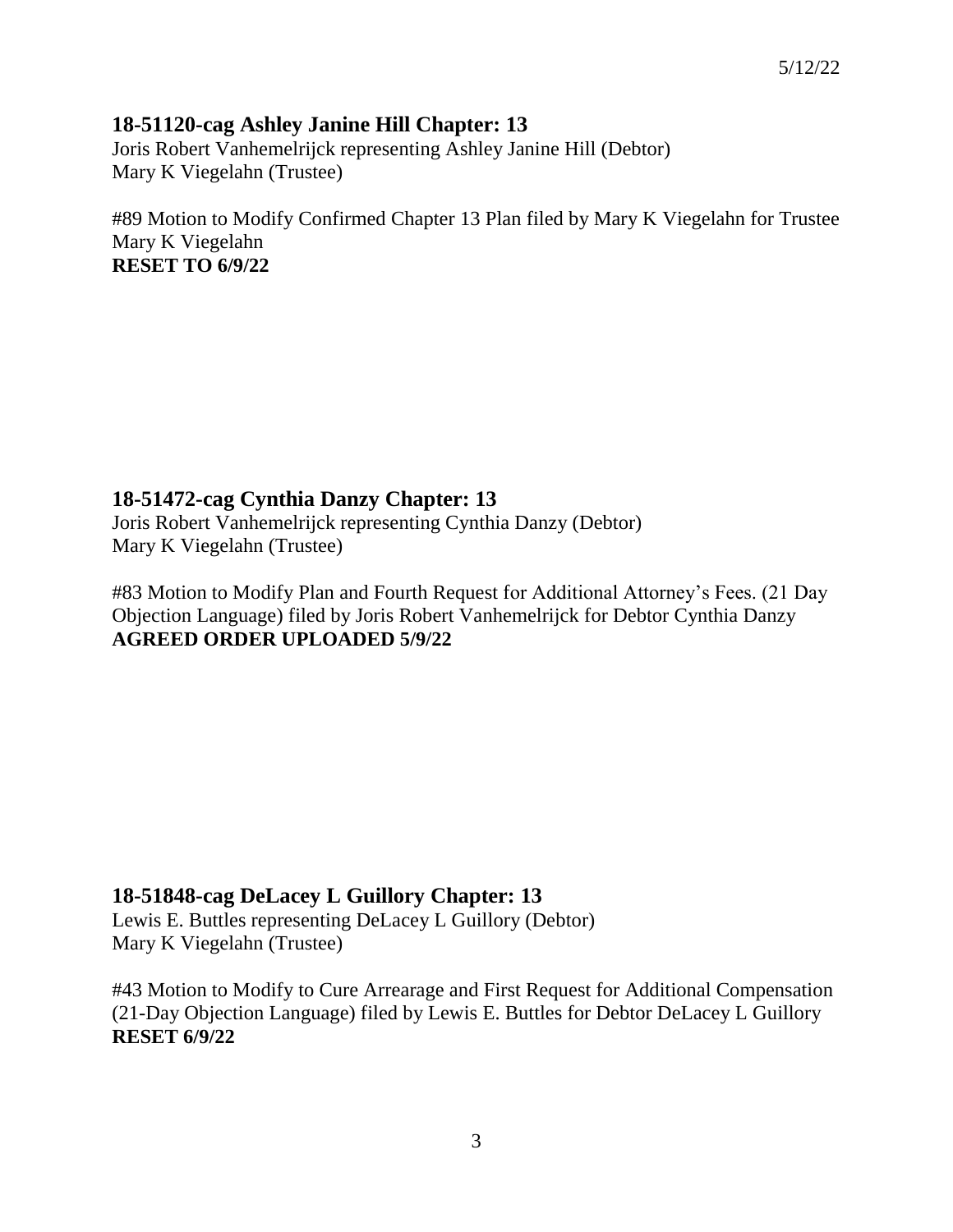## **18-52983-cag Isaac Griego and Rebecca Cisneros Griego Chapter: 13**

Ricardo Ojeda Jr representing Isaac Griego (Debtor) Ricardo Ojeda Jr representing Rebecca Cisneros Griego (Debtor) Mary K Viegelahn (Trustee)

**#**116 Motion for Accounting by FGMS Holdings, LLC c/o Ovation Services, LLC filed by Mary K Viegelahn for Trustee Mary K **RESET 8/9/22**

**#**130 Motion to Modify to Add a Post-Petition Debt (21 Day Objection Language) filed by Ricardo Ojeda Jr for Debtors Isaac Griego, Rebecca Cisneros Griego **\*\*\*NOTICE OF WITHDRAWAL FILED ON 4/18/22\*\*\*** 

# **20-50394-cag Ermelinda Ochoa-Hinojosa and David John Hinojosa Chapter: 13**

Magdalena Gonzales representing Ermelinda Ochoa-Hinojosa (Debtor) Magdalena Gonzales representing David John Hinojosa (Debtor) Mary K Viegelahn (Trustee)

#41 Motion to Modify the Chapter 13 Plan After Confirmation (21 Day Objection Language) filed by Magdalena Gonzales for Debtors David John Hinojosa, Ermelinda Ochoa-Hinojosa

## **AGREED ORDER TO COME FROM MAGDALENA GONZALES**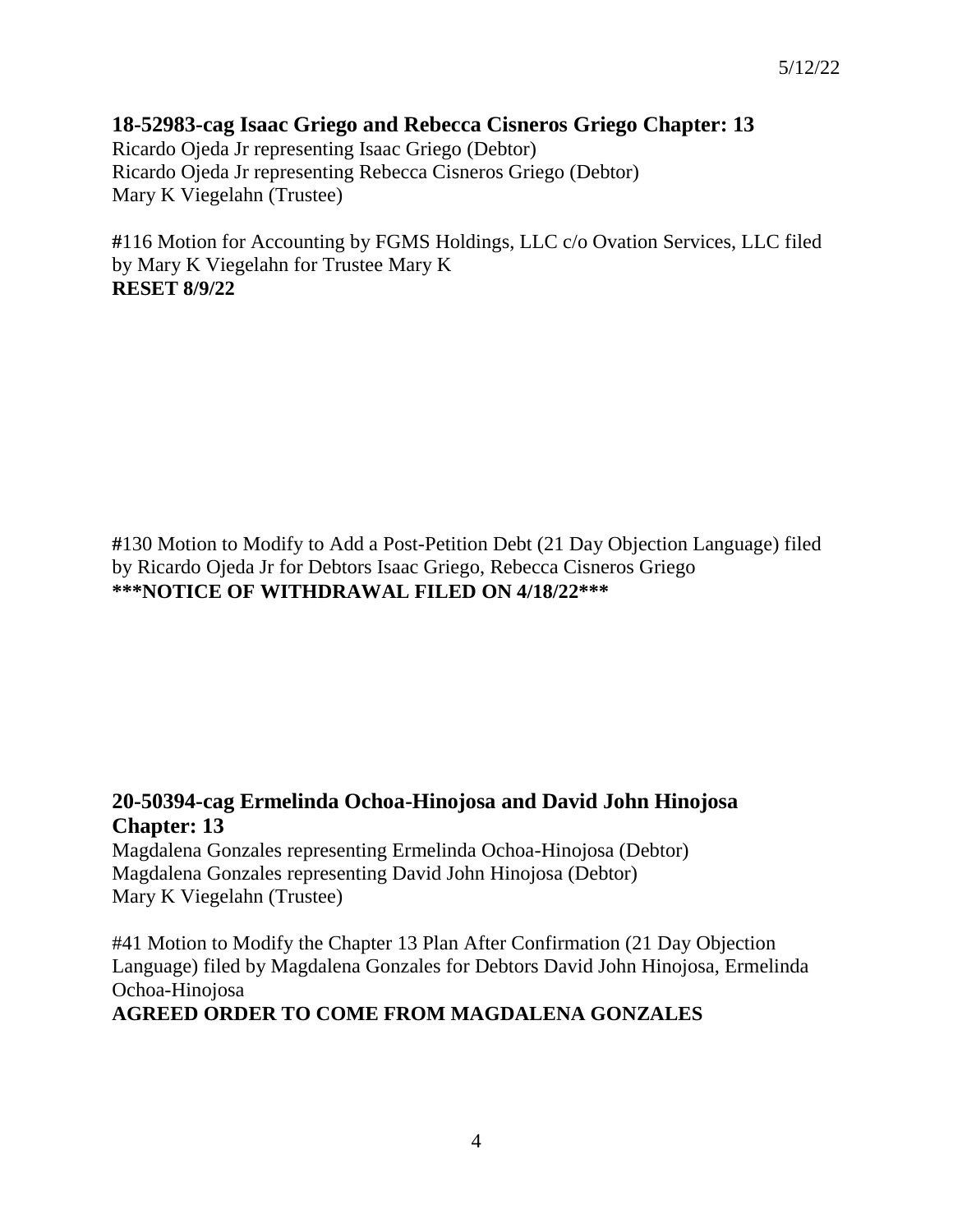## **20-50420-cag Gregory Maurice Owens Chapter: 13**

David Levinson representing Gregory Maurice Owens (Debtor) Mary K Viegelahn (Trustee)

#74 Motion to Modify Confirmed Chapter 13 Plan filed by David Levinson for Debtor Gregory Maurice Owens

# **21-51353-cag Sharon Orilla Woody Chapter: 13**

Magdalena Gonzales representing Sharon Orilla Woody (Debtor) Mary K Viegelahn (Trustee)

#15 Objection to Exemption (21 Day Objection Language) Filed by Mary K Viegelahn for Trustee Mary K Viegelahn. **WITHDRAWN 5/10/22**

## **22-50031-cag Rodolfo Anguiano Chapter: 13**

Heidi McLeod representing Rodolfo Anguiano (Debtor) Mary K Viegelahn (Trustee)

#17 Objection to Exemptions (21-Day Objection Language) filed by Mary K Viegelahn for Trustee Mary K Viegelahn **AGREED ORDER TO COME FROM MARY VIEGELAHN**